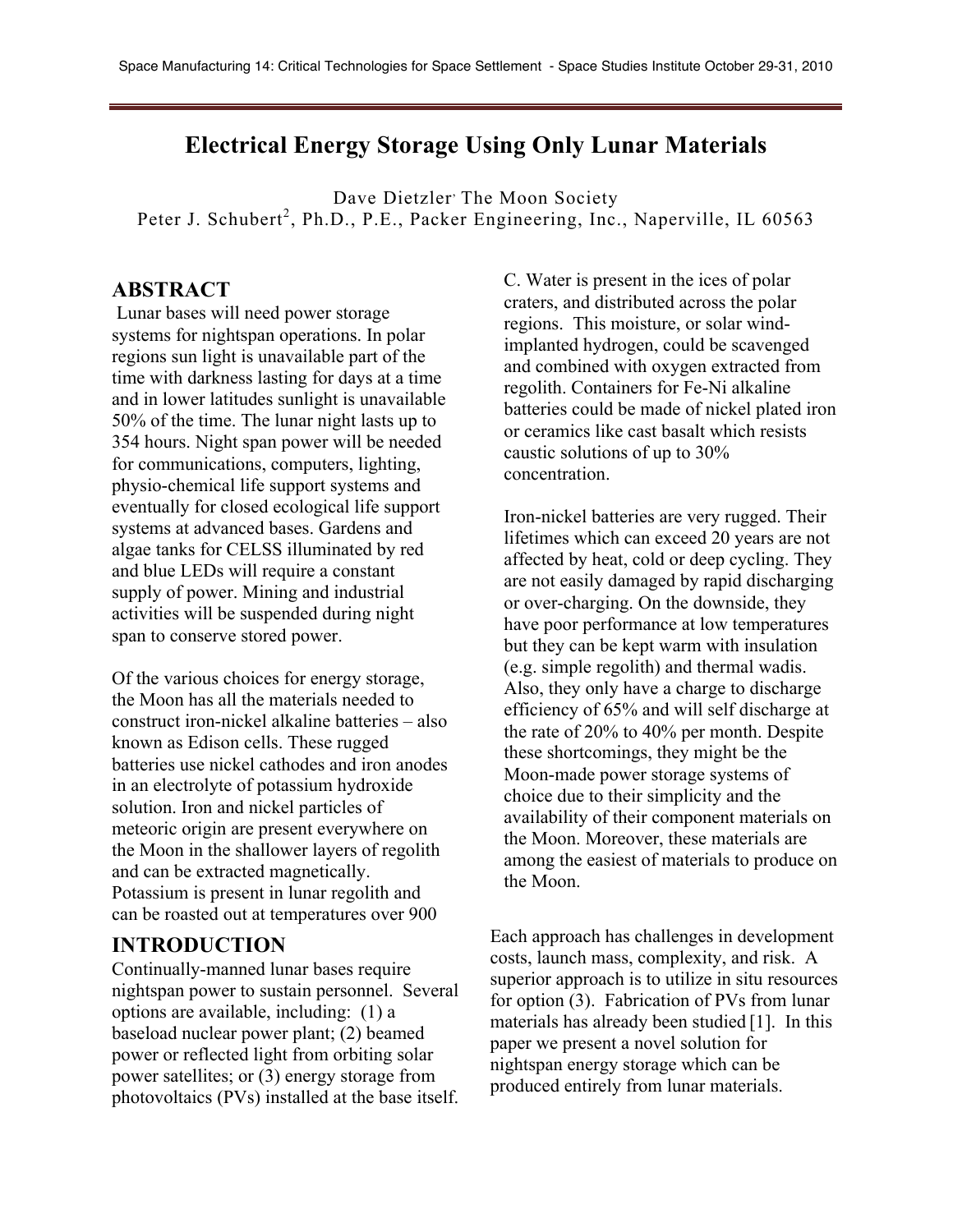Secondary batteries are those which can be recharged. The first rechargeable battery, the same lead-acid technology used in most vehicles, was invented in 1859 by Plante in France. Forty two years later in the US, Thomas Edison invented a rechargeable ironnickel alkaline (potassium hydroxide) battery which was sold continuously from 1903 to 1972 by the Edison Battery Storage Company. Improved secondary batteries eventually replaced the Edison cell, and on-going research continues the development of greater specific power (kWh/kg), longer charge retention, more cycles until failure (n), and the ability to deep cycle (discharging to a small fraction of the original charge) [2]. Today's batteries use elements like lithium and cadmium which are unavailable on the moon. Herein we re-examine Edison's simple and robust technology in light of in situ resource utilization (ISRU) approach to reduce launch mass for system power supportive of continuous occupancy of a lunar base. An additional constraint applied to this study is that the technologies employed all have dual

uses in the construction or operation of the facility.

Materials needed to create an Edison cell are as follows: (a) iron for the anode; (b) nickel for the cathode; (c) water for the electrolyte; (d) potassium to make the water alkaline and conductive; and (e) a container. Secondary batteries employ reversible chemical reactions at the anode and cathode. The forward reaction (discharge) occurs spontaneously when a circuit is made between the electrodes. Loads in this circuit can draw power until the chemical reaction is used up, or the concentrations of byproducts inhibits further discharge. When PV power is available during dayspan, a portion of that power is applied in a reverse polarity to the battery. The chemical reaction is driven backwards, building up chemical potential in the cells. The half-reactions for discharge and recharge of the cathode and anode, plus the net reaction for the Edison cell are given in equation 1, where Fe is iron, Ni is nickel, H is hydrogen,  $O$  is oxygen, and  $e^-$  is an electron.

(1)

$$
Fe + 2OH^- \Leftrightarrow Fe(OH)_2 + 2e^-
$$

Iron-nickel fines are distributed across and within the lunar surface at concentrations of 0.1 to 0.5 percent. More iron is bound up in minerals, with the mare regions enriched compared to highlands, but on average lunar soil is about 13 percent iron. Nickel is less abundant, and averages 0.25 percent of lunar regolith, suggesting most of it is contained in the fines, and not in mineral form. Water, or at least hydroxyl groups (OH), have been discovered on the moon, especially in polar regions. An Edison cell will require water to operate, but once sealed, this water remains, and does not need replenishment.

Potassium is available in concentrations of 0.07%, averaged between mare and highland soil samples from the Apollo missions. Potassium is found in the so-called KREEP materials, consisting of potassium (chemical symbol K), rare earth elements (REE), and phosphorus (P) at concentrations of 0.16% to 1.6%. Although KREEP terrains are richer in potassium, for this study, the average value will be used.

Containers for caustic potassium hydroxide (KOH) must withstand a 30% concentration. Cast basalt made from lunar maria regolith can withstand up to 50%  $KOH<sup>3</sup>$ , making this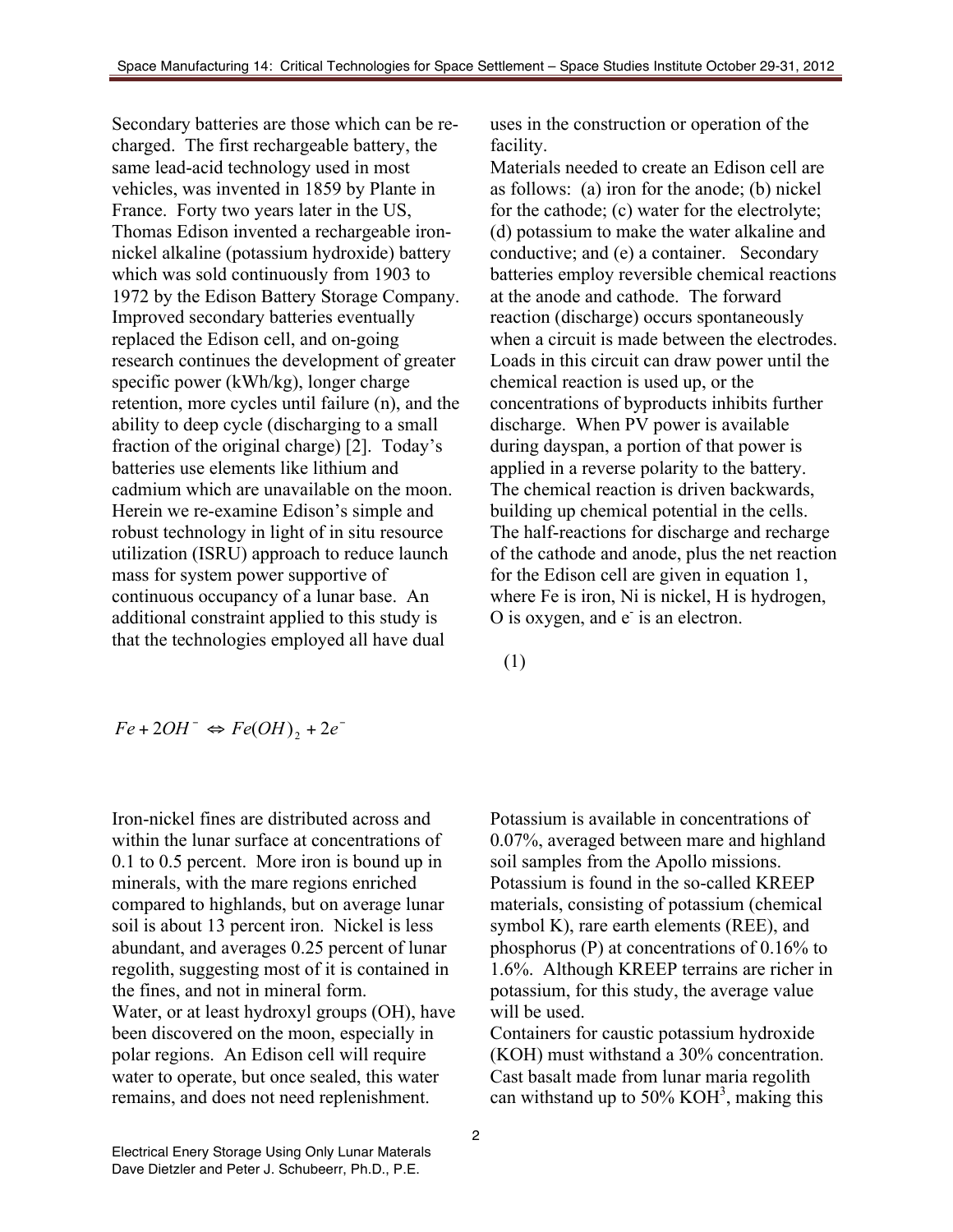an attractive and easily-fabricated selection for the container<sup>4</sup>. The same processes used to build cast basalt tiles, bricks, pipes, plumbing,

roadways, landing pads, "igloos" and furniture at a lunar base can be employed to make the battery vessels.



**Figure 1. Two concepts for a lunar base sized for two people.**

The base under consideration is a small one, designed to accommodate two people under the condition of a polar location where sunlight is available 85 percent of the time. Recent evidence shows locations at the south pole with up to 90% sunlight availability just 1 meter off the surface. When sunlight is unavailable, power-intensive operations will be suspended. This is perhaps the single drawback of stored power as compared to baseload power available from options (1) and (2) above. During this period of reduced activity, there must be sufficient power for life support, which includes horticulture, plus essentials such as heat, lighting, communications, and entertainment.

# **METHODS**

A. Iron and Nickel Beneficiation

Meteoric particles of iron and nickel are found all over the surface of the moon, and can be harvested magnetically $5,6$ . They contain about 5% nickel and are fused with silicate mineral grains. Centrifugal grinders can be used to break up the brittle silicates. This, combined with magnetic separation, can yield a 99% pure iron-nickel feedstock [7].

Separation of nickel from iron can be done with the carbonyl process invented by Ludwig Mond in 1890<sup>8</sup>. The Mond Process employs a

warm (60 $^{\circ}$ C) vapor of carbon monoxide to produce a nickel-containing gas, called a carbonyl. The chemical reaction for this is shown in equation 2, where (s) indicates a solid and (g) indicates a gas.

(2)  $Ni(s) + 4CO(g) \rightarrow Ni(CO)_4(g)$ 

If the nickel exists in an oxidized form, the addition of hydrogen is also required to liberate the oxygen. With the proper temperature and pressure, the Mond Process will selectively remove nickel from the FeNi particles, leaving reasonably pure iron behind. Nickel carbonyl gas can then be further heated in a second reactor to about  $180^{\circ}$ C at which point the molecule decomposes, and pure nickel is precipitated. Alternatively, the Mond Process can be operated at a higher temperature, around  $130^{\circ}$ C, at which temperature the iron also becomes a carbonyl. Through fractional distillation, the two gases can selectively decomposed to produce pure iron and pure nickel. Although simple, the Mond process has two drawbacks: first is the need for carbon, which only exists in partsper-million quantities on the moon; and second, the carbonyl gases are highly toxic and pose a health risk to base personnel. Neither is insurmountable, since carbon compounds will exist at the base in the form of food, plants, body waste and cannibalized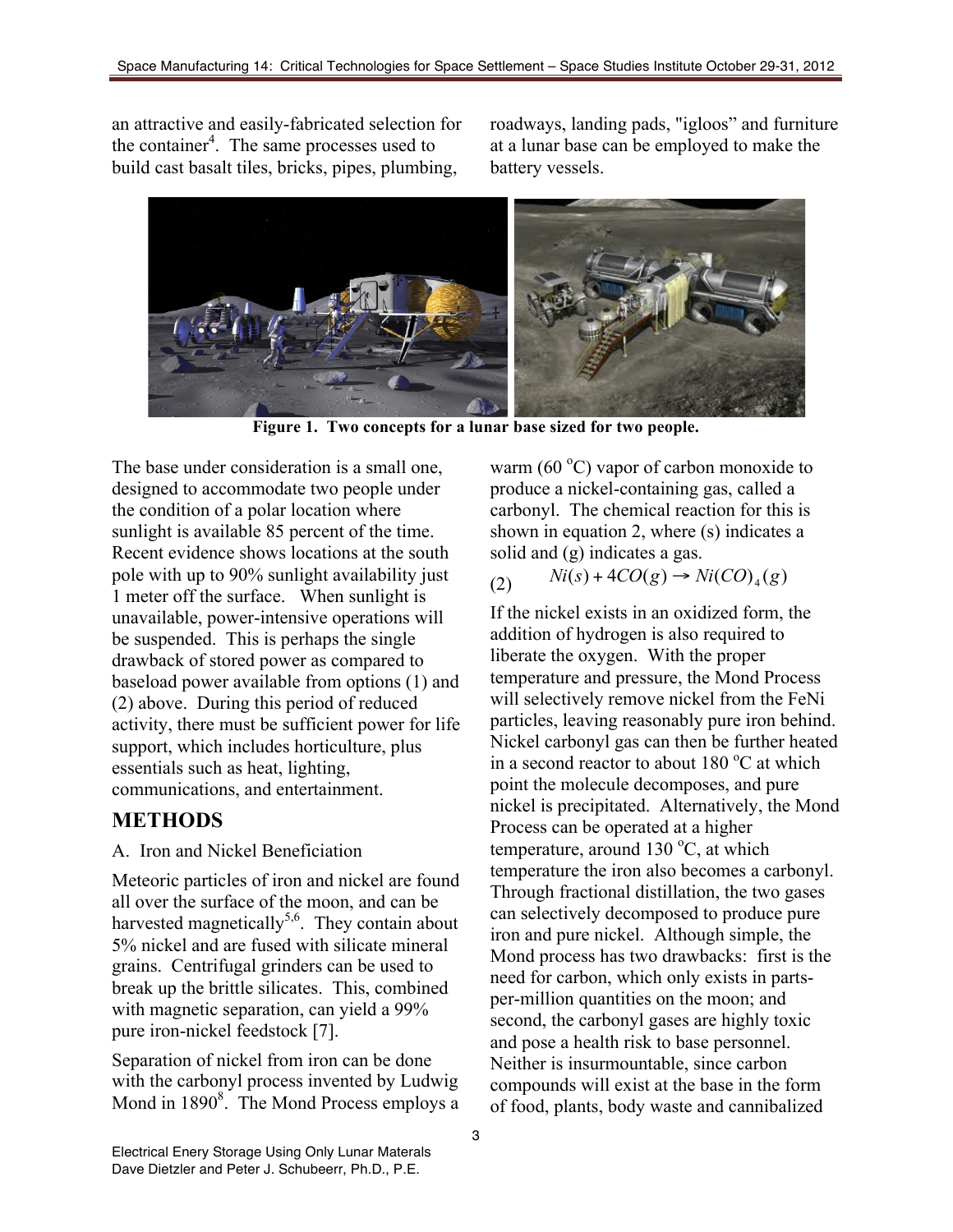carbon composite and polymer parts from one-way cargo landers. Also, CO is needed only during the extraction and fabrication process and it can be recycled. Hazardous processes can be performed out of doors rather than within pressurized habitat where CO and/or carbonyl gases leaking from the equipment could be deadly, and the vacuum of space used to remove any residual gases. However, there are reasons to consider an alternate method for obtaining iron and nickel. Because iron is so plentiful in lunar minerals, an isotope separation process which processes both minerals and FeNi fines alike is an attractive option. A method of separation using high temperature plasma beam and separation by charge-to-mass ratio has been developed which is capable of extracting both elements simultaneously [5], [9] [10] [11] [12]. In fact, this process has a natural synergy with a novel means to extract oxygen, and the combination of these two manufactories has already been studied [13]. Effluent from this combined process is a refractory mineral slag composed primarily of calcia (CaO) and magnesia (MgO), which has a melting point (2572  $^{\circ}$ C) well above those of iron (1535 °C) and nickel (1453 °C). This slag can be formed into net shapes [9] [10] [11], and used for casting of iron and nickel electrodes. This process has the further advantage of being able to isolate potassium, as will be described in the next sub-section.

#### B. Battery Fabrication

The battery container can be formed by cast basalt, as described above. Iron-rich basalt is abundant in the mare regions, where is comprises the lava flows which form the dark "seas" of the moon's near side. With concentrated sunlight, or with electric heaters, or using electron beams, basalt can be remelted, and cast to form the vessel and cap for the battery [14]. To make a sealed cell, necessary to retain water, lasers or concentrated sunlight can be used to weld the cap to the vessel. For polar regions where

iron-rich basalts are uncommon, the vessel can be formed from CaO and MgO slag from isotope separation. When using slag, or other method of forming bricks or vessels, it may be prudent to upport polymer liners to contain the caustic.

Water will be obtained from polar ices and/or solar wind implanted hydrogen combined with oxygen. These operations require mining, manipulation, and heating of large masses of regolith. Because water is so valuable as a fuel source and for life support, we assume that the first lunar base will include capabilities to extract water. Several methods to extract potassium exist. One method is vacuum roasting of regolith at between 900 and 1200 °C [15], under which conditions, about 30% of the potassium is released. This process is given further credence by the detection of potassium vapor in the rarified atmosphere of the moon<sup>16</sup>, indicating that sunlight is sufficient to liberate at least some of this metal at the  $130^{\circ}$ C peak surface temperatures of the moon. Trace amounts of sodium will also be liberated. Although sodium makes a good caustic, if its presence impairs battery function, these two metals can be separated by selective deposition, as their condensation temperatures differ by about 40 $\mathrm{^{\circ}C}$ . A second process by which potassium can be extracted is the isotope separation device described for obtaining iron and nickel. Figure 2 shows the amounts of potassium and calcium produced at various bins of charge/mass ratio, which bins are physically isolated collection receptacles. Calcium and

potassium differ by a single proton, and both have several isotopes (numbers of neutrons), which overlap each other in atomic mass. Fortunately the primary isotope of potassium is its lightest, making it relatively easy to separate from the more abundant element of calcium. On the other side of potassium's charge/mass ratio is argon, which has not been found on the moon.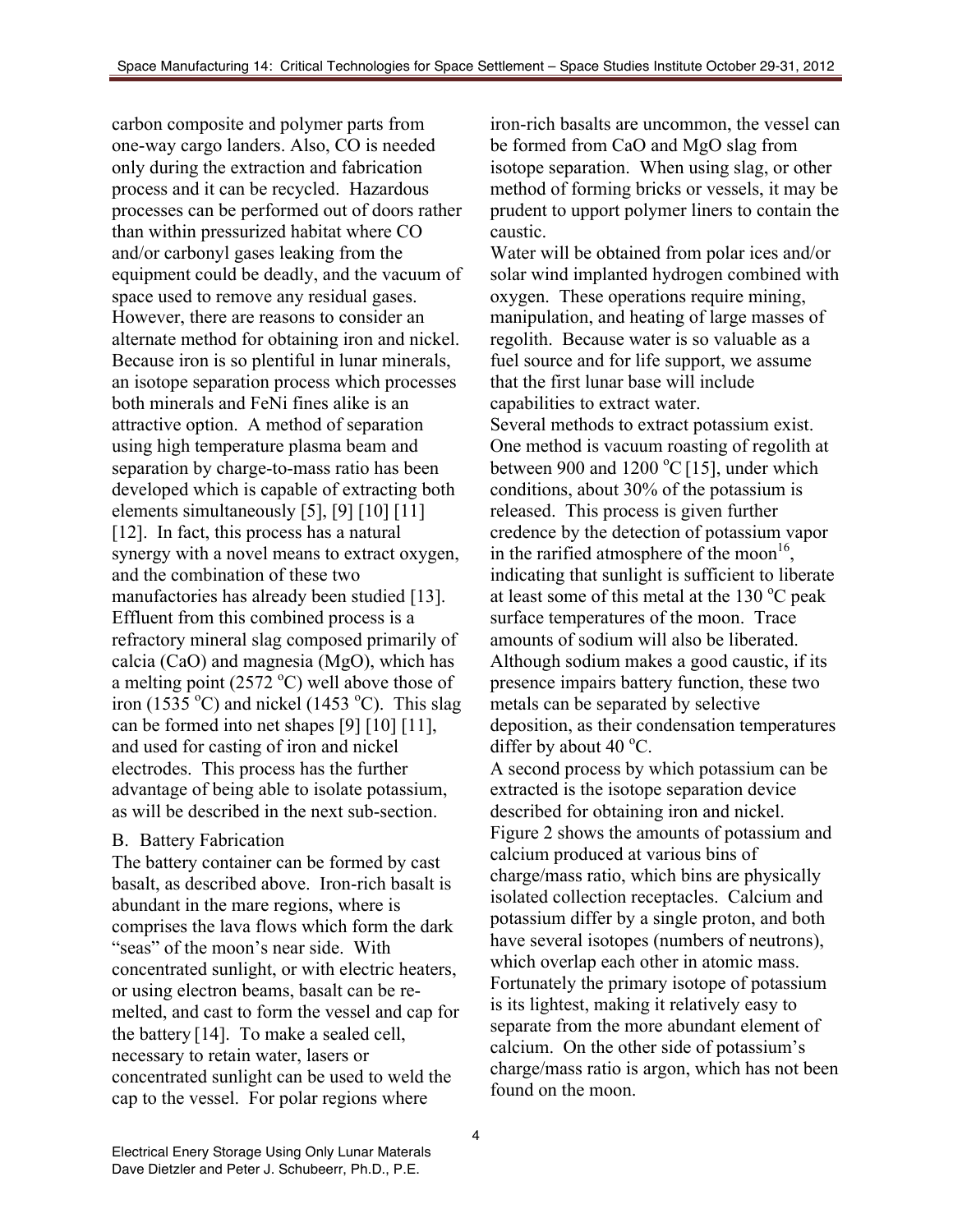

**Figure 2. Isotope separation of potassium from calcium.**

If the separation of K-39 from Ca-40 is imperfect, as might be expected due to beam width and velocity distribution, there is a fortuitous difference between these two elements. The solubility in water of K and Ca is vastly different, being 110 g/100 ml for KOH and only 0.17 g/100 ml for CaOH. Thus, the collected potassium, even if contaminated by calcium, will preferentially dissolve into the battery electrolyte, with a 99.8% separation efficiency.

The batteries are thus formed by creating a vessel, filling it with KOH electrolyte, immersing cast iron anodes and nickel electrodes, and welding a lid on the vessel to form a watertight seal. In practice, batteries are formed from the series connection of multiple individual electrochemical cells, each of which contributes 1.15 volts to the battery. A battery rated at 24 volts requires 21 cells connected anode to cathode. If each battery is sized to hold 1 cubic meter

of electrolyte with a specific gravity of 1.40, that mass is approximately 1.4 metric tons (MT). Electrode mass will depend on the thickness control of lunar casting, and is

conservatively estimated to contribute another 0.5 tons. Specific power for an Edison Cell ranges from 0.03 to 0.05 kilowatt-hours per kilogram (kWh/kg), so this arrangement can be expected to hold a total amount of energy equal to about 76 kWh. Based on terrestrial designs, an Edison Battery has a deep cycling limit of 65%, so the available power during the lunar nightspan is about 50 kWh. Leakage of this battery technology is about 1 percent per day.

C. Siting and Temperature Control Iron-nickel alkaline batteries must be protected away from freezing. Basalt casing is a reasonable insulator, but lunar nights near the poles can drop as low as -233  $^{\circ}$ C. Clearly, some amount of heating will be required. Vacuum is the best insulator. Assuming negligible heat conduction through feet under the battery, the R-value for vacuum is about 50 in units of meter-squared kelvins per watt. Taking a worst-case temperature outside (e.g. polar location), and a cell temperature of  $0^{\circ}C$ (freezing for KOH is -28  $^{\circ}$ C), the heat flux from each face of the battery is  $-0.05 \text{ kW/m}^2$ .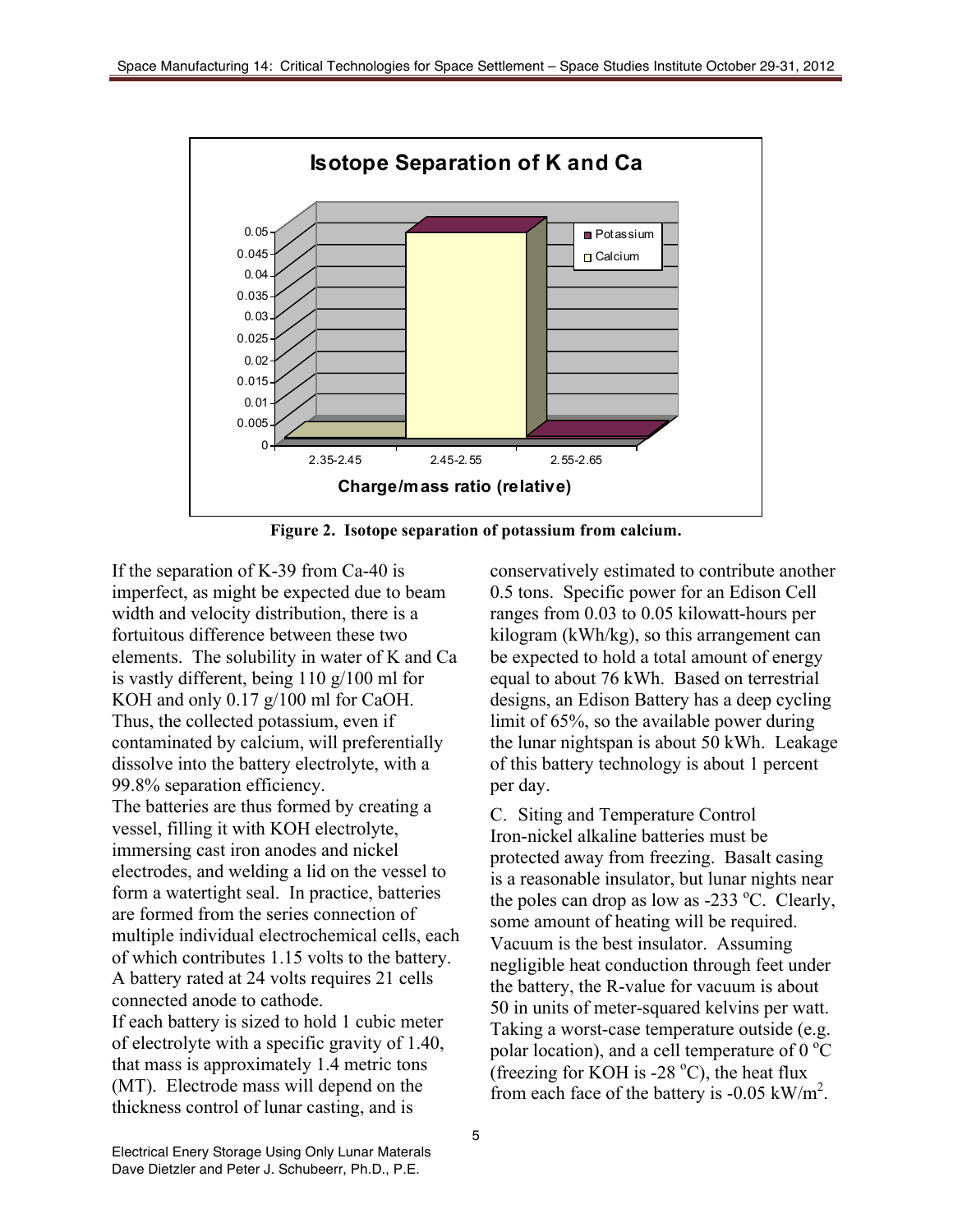If all six sides are considered, with a nightspan time of 53.1 hours, the amount of energy required to keep the battery at that temperature is about 12.7 kWh. Factoring in selfdischarge, this brings our estimate for a 1.9 MT all-ISRU Edison cell storage battery to 40 kWh.

D. Charging and Distribution

Figure 3 shows a schematic configuration for baseload power to a habitat using PVs and battery storage, including redundancy to

protect against single-point failure modes. Two parallel PV arrays supply power during the lunar day, and also power their own heliostats for sun tracking. They are sized so there is sufficient excess power to charge the batteries for nightspan operation. The PVs are connected to the first Edison Battery through a circuit breaker. This battery is co-located at the PV array, and is redundant to the battery at the lunar base.



**Figure 3. Power, energy storage, and distribution for a lunar base.**

A flyback converter is a DC to DC transformer which can provide high voltage for transmission from the PV arrays to the base, which may be some distance away (e.g. at polar locations). A buck converter stepsdown the voltage for distribution through a

junction box at the base. The junction box (BJ in Figure 3) supplies power to the various needs of the base, and also provides recharging power to battery #2. This arrangement provides for flexibility in the siting of the PV arrays (e.g. polar mountains)

Electrical Enery Storage Using Only Lunar Materals Dave Dietzler and Peter J. Schubeerr, Ph.D., P.E.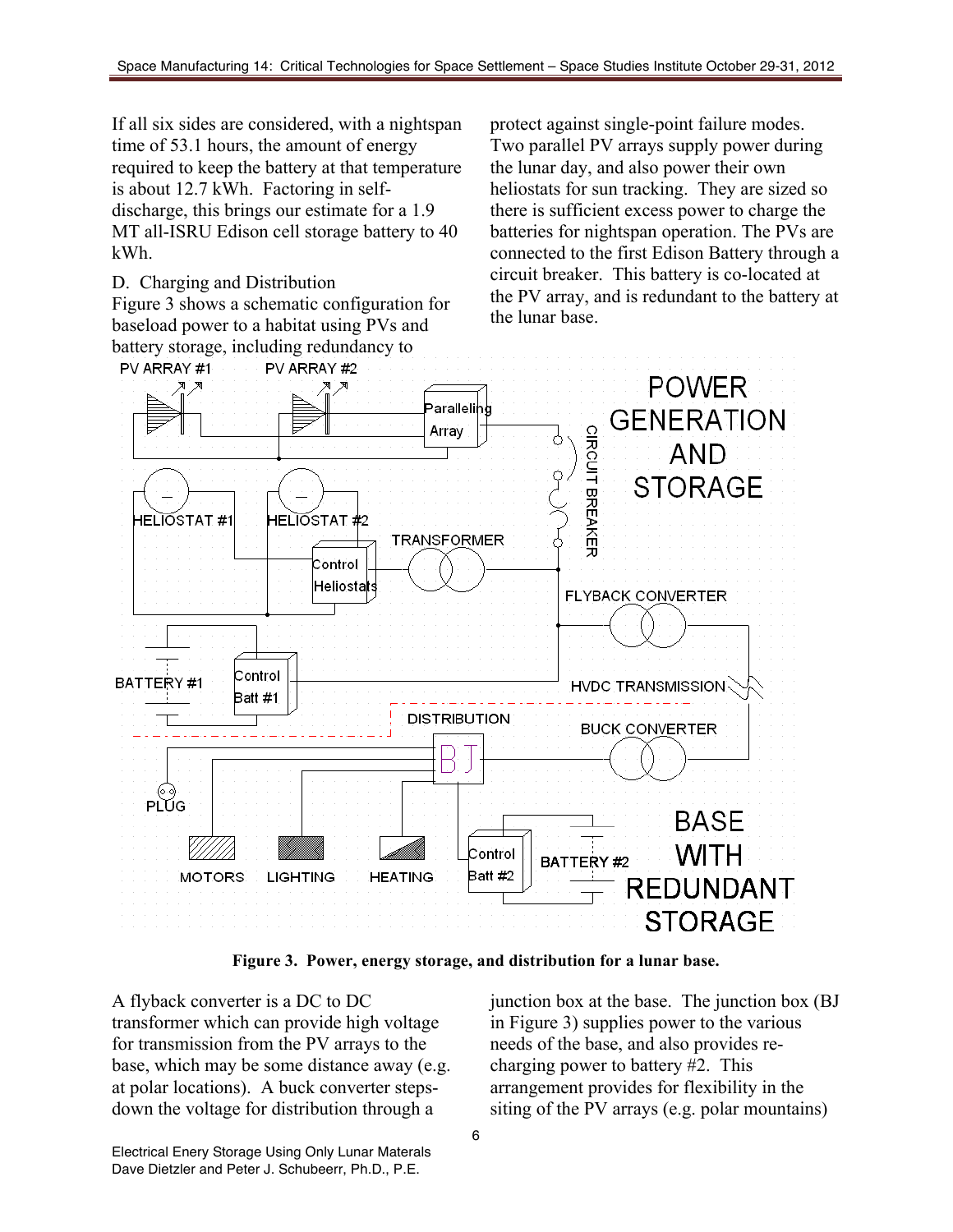relative to the base, and provides redundant energy storage in two locations, so that a mishap at one site need not drain the base of a supply of power.

# **RESULTS**

Horticulture requires light every day. Gardens and algae tanks can be illuminated efficiently by red and blue light emitting diodes (LEDs). Using data from conventional greenhouses, a 45 watt LED bank can illuminate a  $0.46$  m<sup>2</sup> area through the entire plant growth cycle. Conventional electricity uses for an American household average 1.2 kW, and serve an average of 4 people. As a first order approximation, we can use this same value for non-heating uses in a lunar base serving 2 people. As another check, we can evaluate the silver-zinc batteries used in the extended duration LEM used on Apollo 15 through 17. These batteries stored 80 kWh of power for 2 men for 75 hours, or 1.07 kW. Given the close agreement between these two methods, we will use the higher power value hereafter. Heating needs can be estimated by the same method used for battery temperature control above. Figuring on a habitat of  $100 \text{ m}^2$  with a roof 3 meters high gives a surface area of 320  $m^2$ .

Figuring a shirt-sleeve environment at  $23^{\circ}$ C, and worst-case polar outside temperatures, the energy required to maintain heat is 678 kWh. This large number results from assuming the habitat is similar to those in Fig. 1, perched above the surface. However, given large scale excavations needed for lunar water, it seems reasonable to assume that the habitat could be buried under regolith. Lunar regolith is a good thermal insulator. At the lunar equator, sub-surface temperatures are about 23 $\,^{\circ}$ C if you bury yourself sufficiently. At 60 degrees latitude that drops to -24 °C. The average subsurface temperature near the poles (85 degrees and higher) would be below -110  $^{\circ}$ C [17]. Thus, depending on habitat configuration and latitude, energy for heating

may vary between a very small number and 678 kWh.

Hydroponic gardens require about  $20 \text{ m}^2$  per person to grow food. If we assume the greenhouse is half of the floorspace  $(50 \text{ m}^2, \text{ so})$ we generate a surplus), it will require 133 kWh. Household energy is 64 kWh. Grand total energy requirement is then 209 kWh, or a total of 6 batteries. With redundancy, this number is doubled to 12 for continuous occupancy of a polar base.

## **DISCUSSION**

Power storage requirements are a sizeable fraction of the total mass of a lunar base using PV power. The 12 batteries needed for a 2 person base will require 12 MT of water and 6 MT of iron and nickel. Calculations of mass output for iron are approximately 16 MT per year with isotope separation [18], or covering 4.6 million  $m^2$  using magnetic harvesting [5]. The time required, with one isotope separation unit (massing 1.3 MT) is then 5 months, or with magnetic harvesting is 1 to 2 months (massing 0.4 MT).

Based on dual-use principles, it may be desirable to employ both technologies described for metals production, since the isotope separation process also extracts potassium, aluminum (for wires), and silicon (for PVs); and a FeNi sweeper can provide metal building material for habitats, electromagnetic launchers, and rail lines. Additional equipment needed to build Edison cells on the moon include water collecting equipment, and solar furnaces for processing basalt objects and smelting metals. For a larger base, we can see that Biosphere 2 housed eight people and enclosed 3.15 acres of space. To illuminate this area for two weeks, about 437,000 kWh of energy or 2,000 batteries are needed at 40 kWhrs per battery. Even if batteries or fuel cells with ten times the specific power storage capacity were used the cost of shipping the required tonnages to the Moon would be prohibitive.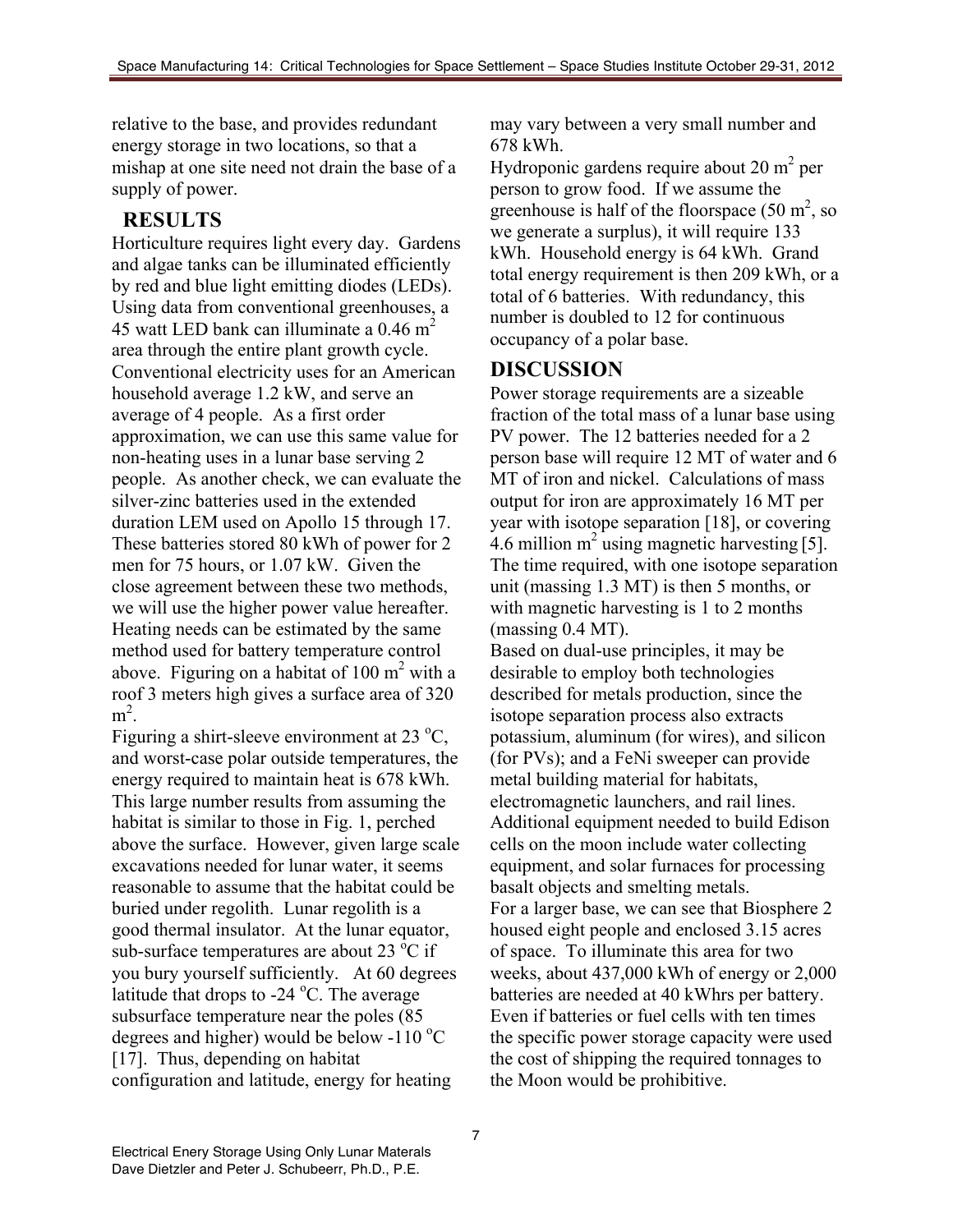### **III.**CONCLUSION

In this paper we have discussed, but have yet to develop, a means by which nightspan power needs for a small, continuouslyoccupied lunar polar base can be supplied using only lunar materials, and the factories needed for ISRU processing. The Edison cell technology, invented 109 years ago, is a robust technology with properties well-suited to this application. A realistic progression would be to land astronauts in earlier missions to set up the factories and robots until they are able to operate remotely or autonomously. Once the capability to withstand the lunar night is established, the robots and manufactories can be repurposed to other useful tasks, such as developing a circumpolar railroad where cars can follow the sun, and building ever-larger habitats to support a greater number and diversity of people and activities.

# **REFERENCES**

- 1. Schubert, P.J., "Solar Panels from Lunar Regolith," Intl. Space Dev. Conf. 2010, Chicago, IL 28-31 May, 2010.
- 2. Mercer, C.R., Jankovsky, A.L., Reid, C.M., Miller, T.B., Hoberecht, M.A., "Energy Storage Technology Development for Space Exploration," AIAA SPACE 2010, 30 Aug – 2 Sept 2010, Anaheim, CA.
- 3. http://www.castbasalt.cn/e/e\_xingneng.h tm
- 4. Aulesa, V., "Architecture of Lunar Habitats," Exploration and Utilisation of the Moon. Proceedings of the Fourth International Conference on Exploration and Utilisation of the Moon: ICEUM 4. Held 10-14 July, 2000, at ESTEC, Noordwijk, The Netherlands. Eds. B. H. Foing and M. Perry. ESA SP-462, 2000, p.289
- 5. Schubert, P.J., "Synergistic Construction Mechanisms for Habitats in Space Environs," Int'l Space Dev. Conf., LA, CA, 2006.
- 6. Schubert, P.J., Beatty, M., "Harvesting of Lunar Iron: Competitive Hands-on Learning," Am. Soc. of Engineering Educators, Annual Conference, Pittsburgh, PA, June 2008.
- 7. Agosto, W., "Lunar Beneficiation," at http://www.nss.org/settlement/nasa/spac eresvol3/lunarben1b.htm
- 8. Mond, L, Langer, C., Quincke, F., "Action of carbon monoxide on nickel". Journal of the Chemical Society: 749– 753, 1890.
- 9. Schubert, P.J., "Process and apparatus for continuous-feed all-isotope separation in microgravity using solar power," US 6,614,018, 2 Sept 2004.
- 10. Schubert, P.J., "Process and apparatus for isotope separation in a low-gravity environment," US 6,930,304, 16 Aug 2005.
- 11. Schubert, P.J., "Isotope separation process and apparatus therefor," US 7,462,820, 9 Dec 2008.
- 12. Schubert, P.J., "A Novel Method for Element Beneficiation Applied to Solar Panel Production," Space Exploration 2005, Albuquerque, NM, 3-8 April 2005.
- 13. Schubert, P.J., Williams, J., Bundorf, T., Di Sciullo Jones, A., "Advances in Extraction of Oxygen and Silicon from Lunar Regolith," AIAA SPACE 2010, 30 Aug -2 Sept 2010, Anaheim, CA.